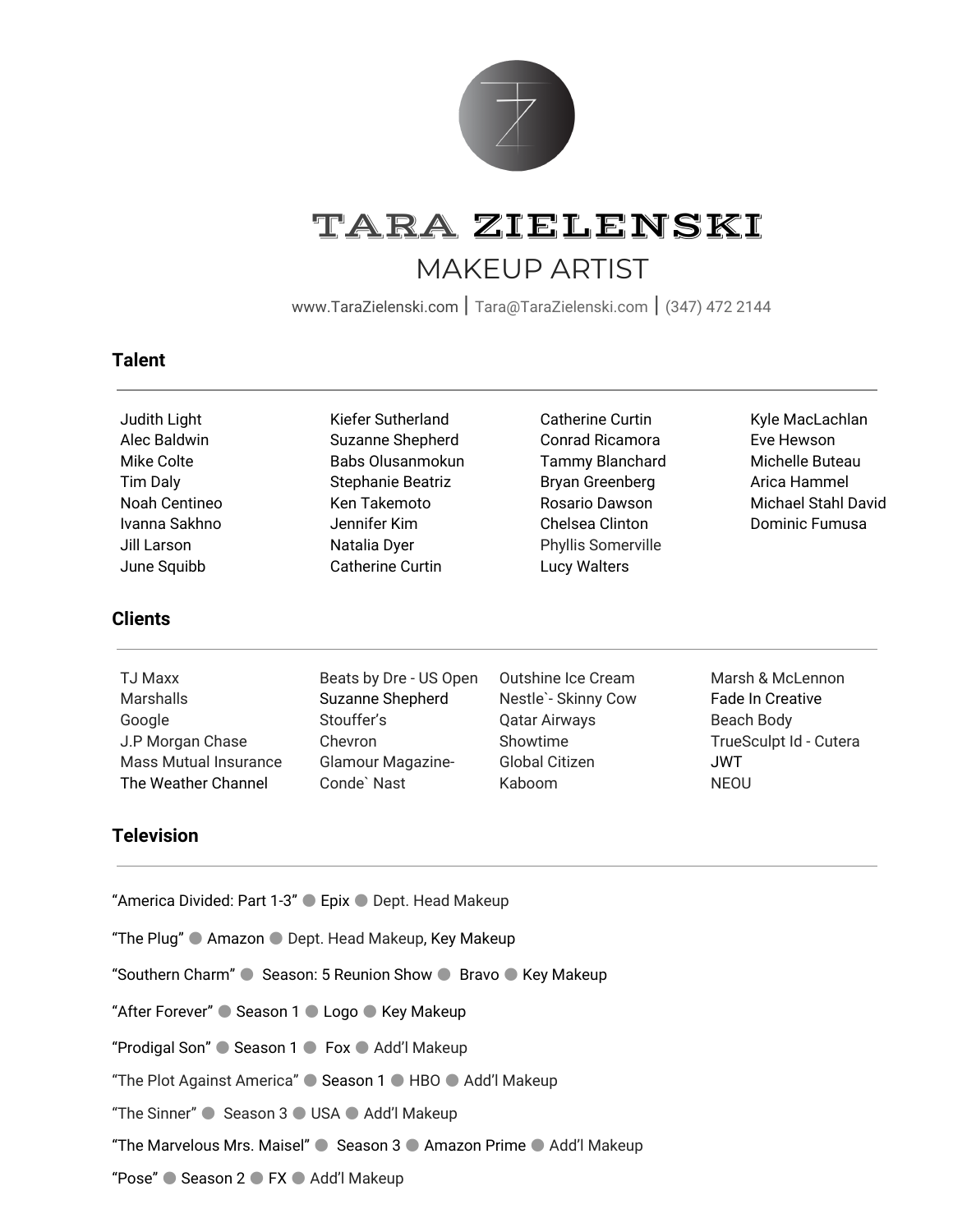"Power" ● Starz ● Add'l Makeup "God Friended Me" ● Season 1 ● CBS ● Add'l Makeup "The Blacklist" ● Season 6,7 ● NBC ● Add'l Makeup "Gotham" ● Season 5 ● Fox ● Add'l Makeup "Bull" ● Season 3 ● CBS ● Add'l Makeup "Tales of the City" ● Netflix ● Add'l Makeup "Iron Fist/Kick" ● Season 1 ● Netflix ● Add'l Makeup "Russian Doll" ● Season 1 ● Netflix ● Add'l Makeup "Escape at Dannemora" ● Showtime ● Add'l Makeup "The Good Fight" ● Season 2 ● CBS ● Add'l Makeup

#### **Film**

"Before You Know It" ● Dir: Hannah Pearl Utt ● Dept. Head Makeup "Where is Kyra" ● Dir: Andrew Dosunmu ● Dept. Head Makeup "The Light of the Moon" ● Dir: Jessica M. Thompson ● Dept. Head Makeup "Fourplay" ● Dir: Dean Matthew Ronalds ● Dept. Head Makeup "Can't Take it Back" ● Dir: Tim Shechmeister ● Dept. Head Makeup "The Visit" ● Dir: Romina Schwedler ● Dept. Head Makeup "Earthly Delights" ● Dir: Evan Dale Karg ● Dept. Head Makeup "KIMCHI" ● Dir: Jackson Segars ● Dept. Head Makeup "Yes, God, Yes" ● Dir: Karen Maine ● Dept. Head Makeup "Tesla" ● Dir: Michael Almereyda ● Key Makeup "Coin Heist" ● Dir: Emily Hagins ● Key Makeup Add'l Makeup "Hustlers" ● Dir: Lorene Scafaria ● Add'l Makeup "Shirley" ● Dir: Josephine Decker ● Add'l Makeup "The Goldfinch" ● Dir: John Crowley ● Add'l Makeup "Most Likely to Murder" ● Dir: Dan Gregor ● Add'l Makeup "Emily & Tim" ● Dir: Eric Weber, Sean Devaney ● Add'l Makeup "Bad Hurt" ● Dir: Mark Kemble ● Add'l Makeup